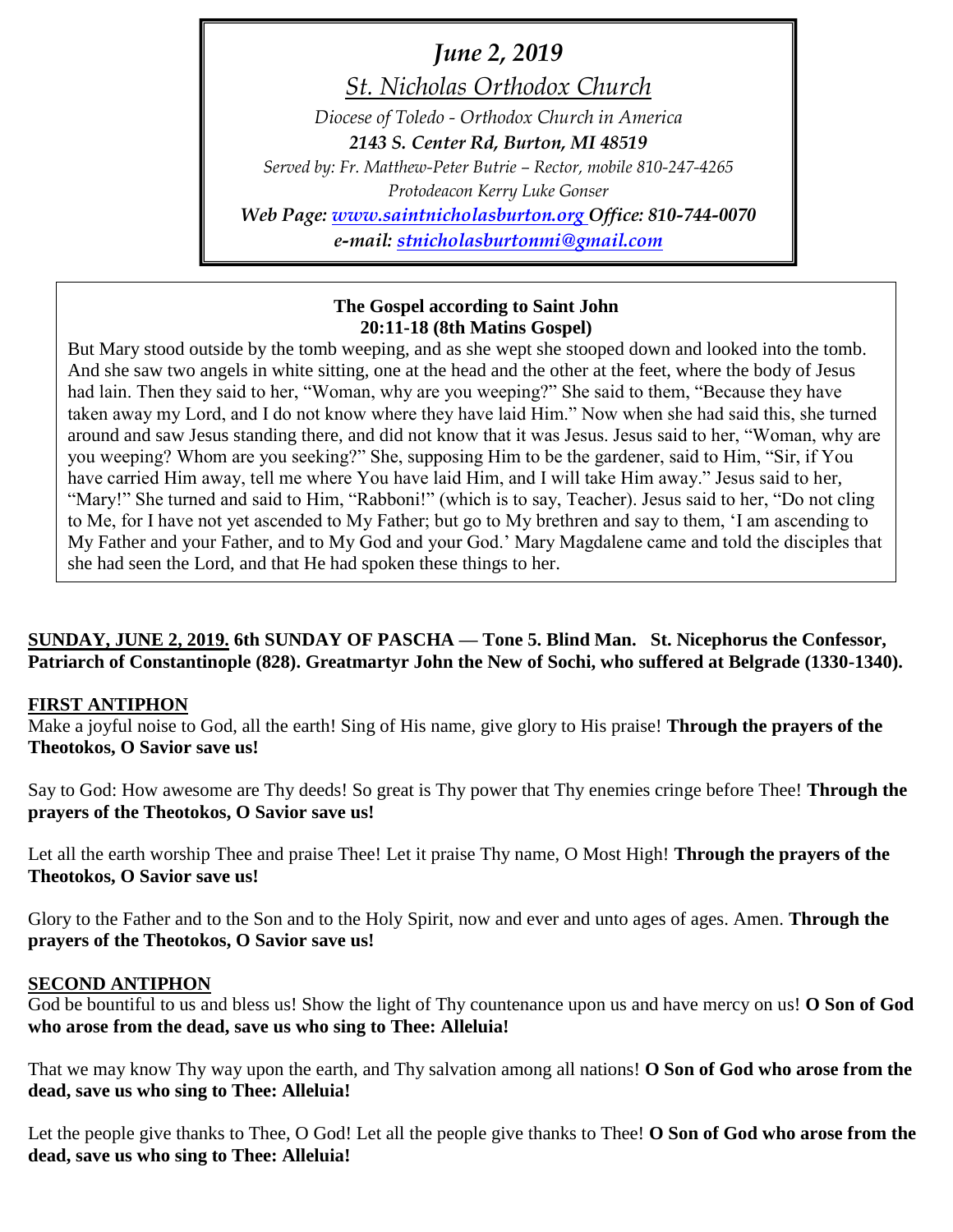Glory to the Father and to the Son and to the Holy Spirit, now and ever and unto ages of ages. Amen. Only-begotten Son and immortal Word of God, Who for our salvation didst will to be incarnate of the holy Theotokos and ever-virgin Mary, Who without change became man and wast crucified, O Christ our God, trampling down death by death, Who art one of the Holy Trinity, glorified with the Father and the Holy Spirit: save us!

# **THIRD ANTIPHON**

Let God arise, let His enemies be scattered; let those who hate Him flee from before His face. **Troparion:** Christ is risen from the dead...

As smoke vanishes so let them vanish; as wax melts before the fire. **Troparion:** Christ is risen from the dead…

So the sinners will perish before the face of God; but let the righteous be glad. **Troparion:** Christ is risen from the dead...

This is the day which the Lord has made! Let us rejoice and be glad in it! **Troparion:** Christ is risen from the dead...

# **TROPARIA**

**(Tone 5)** Let us, the faithful, praise and worship the Word, / co-eternal with the Father and the Spirit, / born for our salvation from the Virgin; / for He willed to be lifted up on the Cross in the flesh, to endure death, / and to raise the dead // by His glorious Resurrection.

**(Tone 4)** In truth you were revealed to your flock as a rule of faith, a model of meekness, and teacher of abstinence, so you won the heights by humility, and riches by poverty, O Holy Father Nicholas, intercede with Christ God to save our souls.

# **KONTAKION**

**(Tone 8)** Thou didst descend into the tomb, O Immortal; Thou didst destroy the power of Death. In victory didst Thou arise, O Christ God, proclaiming Rejoice!" to the myrrhbearing women, granting peace to Thy apostles, and bestowing resurrection on the fallen.

## *The Prokeimenon in the Eighth Tone:* **Pray and make your vows / before the Lord our God!** *v.* **In Judah God is known; His name is great in Israel.**

**THE READING FROM THE ACTS OF THE HOLY APOSTLES (16:16-34)** *In those days,* as we were going to the place of prayer, we were met by a slave girl who had a spirit of divination and brought her owners much gain by soothsaying. She followed Paul and us, crying, "These men are servants of the Most High God, who proclaim to you the way of salvation." And this she did for many days. But Paul was annoyed, and turned and said to the spirit, "I charge you in the name of Jesus Christ to come out of her." And it came out that very hour. But when her owners saw that their hope of gain was gone, they seized Paul and Silas and dragged them into the market place before the rulers; and when they had brought them to the magistrates they said, "These men are Jews and they are disturbing our city. They advocate customs which it is not lawful for us Romans to accept or practice." The crowd joined in attacking them; and the magistrates tore the garments off them and gave orders to beat them with rods. And when they had inflicted many blows upon them, they threw them into prison, charging the jailer to keep them safely. Having received this charge, he put them into the inner prison and fastened their feet in the stocks. But about midnight Paul and Silas were praying and singing hymns to God, and the prisoners were listening to them, and suddenly there was a great earthquake, so that the foundations of the prison were shaken; and immediately all the doors were opened and every one's fetters were unfastened. When the jailer woke and saw that the prison doors were open, he drew his sword and was about to kill himself, supposing that the prisoners had escaped. But Paul cried with a loud voice, "Do not harm yourself, for we are all here." And he called for lights and rushed in, and trembling with fear he fell down before Paul and Silas, and brought them out and said, "Men, what must I do to be saved?" And they said, "Believe in the Lord Jesus, and you will be saved, you and your household." And they spoke the word of the Lord to him and to all that were in his house. And he took them the same hour of the night, and washed their wounds, and he was baptized at once, with all his family. Then he brought them up into his house, and set food before them; and he rejoiced with all his household that he had believed in God.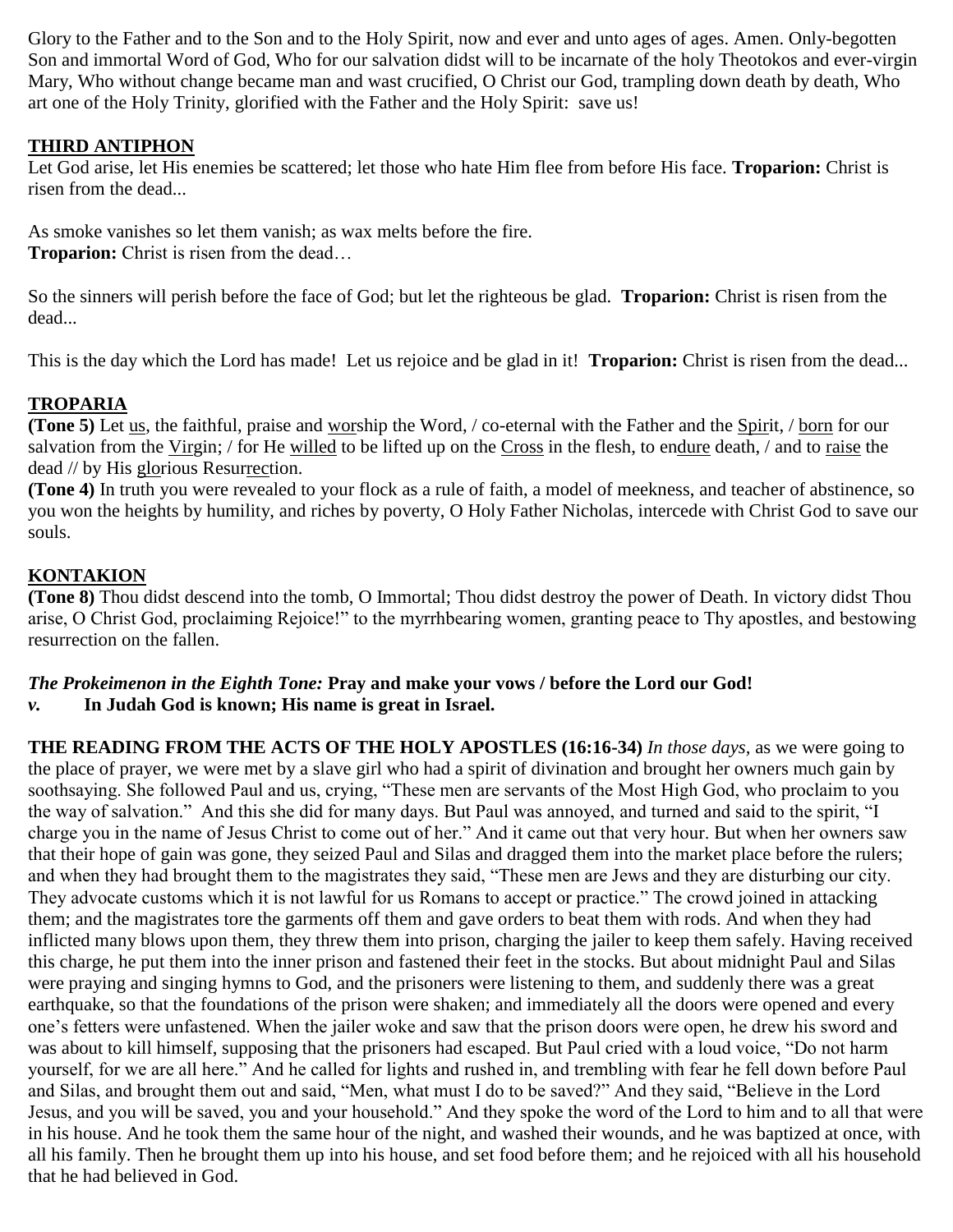### *Alleluia, Tone 8*

*v.* **Look upon me and have mercy on me!**

*v.* **Direct my steps according to Thy word!**

**THE HOLY GOSPEL ACCORDING TO JOHN (9:1-38)** At that time, as Jesus passed by, he saw a man blind from his birth. And his disciples asked him, "Rabbi, who sinned, this man or his parents, that he was born blind?" Jesus answered, "It was not that this man sinned, or his parents, but that the works of God might be made manifest in him. We must work the works of him who sent me, while it is day; night comes, when no one can work. As long as I am in the world, I am the light of the world." As he said this, he spat on the ground and made clay of the spittle and anointed the man's eyes with the clay, saying to him, "Go, wash in the pool of Siloam" (which means Sent). So he went and washed and came back seeing. The neighbors and those who had seen him before as a beggar, said, "Is not this the man who used to sit and beg?" Some said, "It is he"; others said, "No, but he is like him." He said, "I am the man." They said to him, "Then how were your eyes opened?" He answered, "The man called Jesus made clay and anointed my eyes and said to me, 'Go to Siloam and wash'; so I went and washed and received my sight." They said to him, "Where is he?" He said, "I do not know." They brought to the Pharisees the man who had formerly been blind. Now it was a sabbath day when Jesus made the clay and opened his eyes. The Pharisees again asked him how he had received his sight. And he said to them, "He put clay on my eyes, and I washed, and I see." Some of the Pharisees said, "This man is not from God, for he does not keep the sabbath." But others said, "How can a man who is a sinner do such signs?" There was a division among them. So they again said to the blind man, "What do you say about him, since he has opened your eyes?" He said, "He is a prophet." The Jews did not believe that he had been blind and had received his sight, until they called the parents of the man who had received his sight, and asked them, "Is this your son, who you say was born blind? How then does he now see?" His parents answered, "We know that this is our son, and that he was born blind; but how he now sees we do not know, nor do we know who opened his eyes. Ask him; he is of age, he will speak for himself." His parents said this because they feared the Jews, for the Jews had already agreed that if any one should confess him to be Christ, he was to be put out of the synagogue. Therefore his parents said, "He is of age, ask him." So for the second time they called the man who had been blind, and said to him, "Give God the praise; we know that this man is a sinner." He answered, "Whether he is a sinner, I do not know; one thing I know, that though I was blind, now I see." They said to him, "What did he do to you? How did he open your eyes?" He answered them, "I have told you already, and you would not listen. Why do you want to hear it again? Do you too want to become his disciples?" And they reviled him, saying, "You are his disciple, but we are disciples of Moses. We know that God has spoken to Moses, but as for this man, we do not know where he comes from." The man answered, "Why, this is a marvel! You do not know where he comes from, and yet he opened my eyes. We know that God does not listen to sinners, but if any one is a worshiper of God and does his will, God listens to him. Never since the world began has it been heard that any one opened the eyes of a man born blind. If this man were not from God, he could do nothing." They answered him, "You were born in utter sin, and would you teach us?" And they cast him out. Jesus heard that they had cast him out, and having found him he said, "Do you believe in the Son of man?" He answered, "And who is he, sir, that I may believe in him?" Jesus said to him, "You have seen him, and it is he who speaks to you." He said, "Lord, I believe"; and he worshiped him.

### **THE HYMN TO THE THEOTOKOS**

The Angel cried to the Lady full of grace: Rejoice, O Pure Virgin! Again I say: Rejoice! Your Son is risen from His three days in the tomb! With Himself He has raised all the dead! Rejoice, all ye people! Shine! Shine! O New Jerusalem! The Glory of the Lord has shone on you! Exult now and be glad, O Zion! Be radiant, O Pure Theotokos, in the Resurrection of your Son!

### **COMMUNION HYMN**

Receive the Body of Christ; taste the fountain of immortality! Alleluia, Alleluia, Alleluia.

# **IN PLACE OF "WE HAVE SEEN THE TRUE LIGHT…"**

Christ is risen from the dead, trampling down death by death, and upon those in the tombs bestowing life.

"It is one thing neither to be stung nor angered by affronts and insults, nor by temptations and trials, and another to be please by them. It is one thing to pray for the people who do such things, and another to love them with all one's soul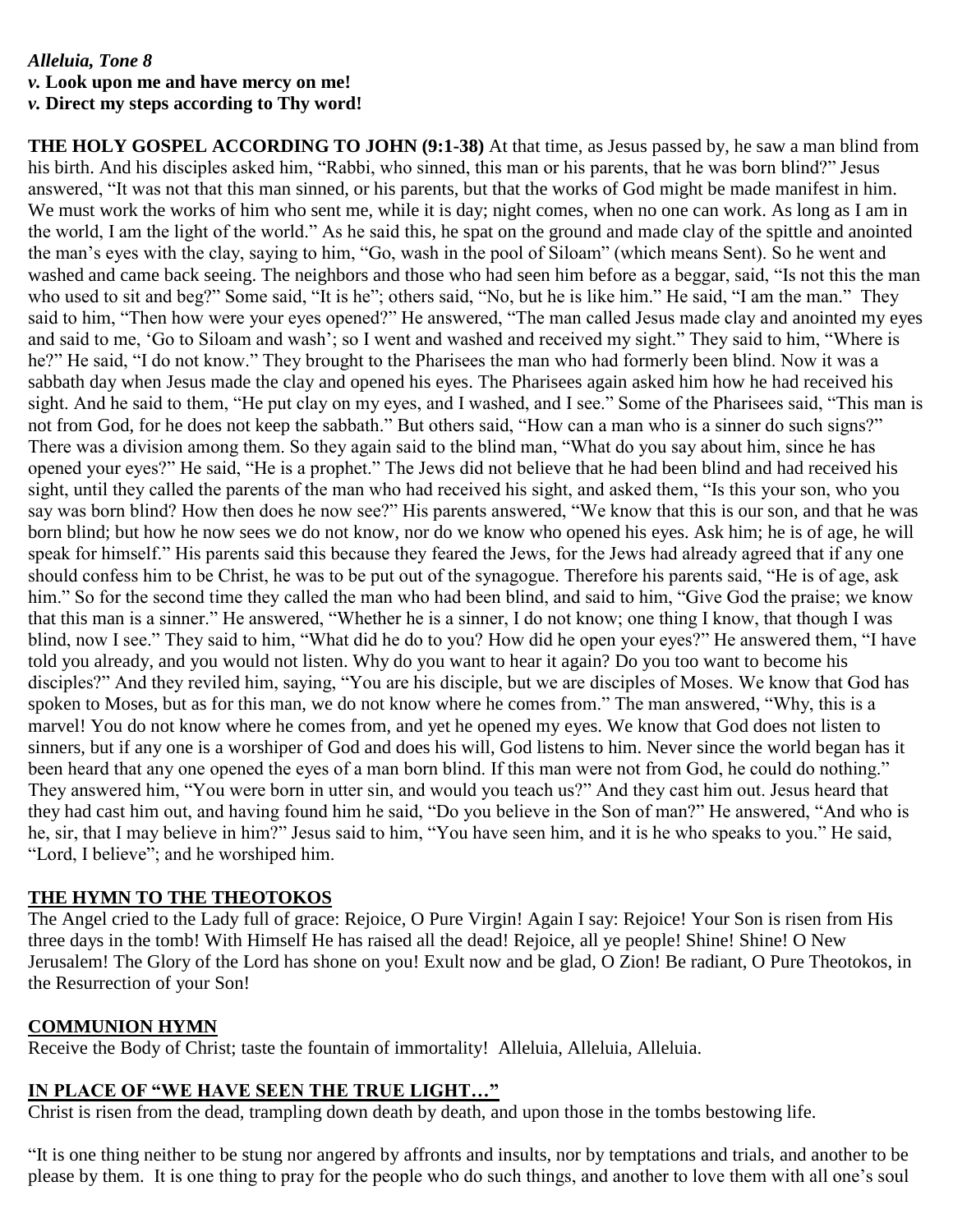as benefactors, and still another to impress on one's spirit the face of each one of them, and then, with tears of sincere love, to embrace them dispassionately as true friends without the least trace of dislike making its nest in the soul. Greater, however, even than the last of which I spoke is it when someone in the midst of trials maintains and attitude of sameness and equilibrium with respect both to those who revile and slander him to his face, and to all the others who judge, or insult, or condemn with respect to those who bear themselves outwardly with an appearance of friendliness, but who, behind his back, practise the same things against him as the others, even though he is aware of this, too. I am also of the opinion that there is a stage yet incomparably higher than the last: to have arrived at complete forgetfulness of whatever it is one may have suffered and never to recall it, whether those who have done the injury are present or not, and, in addition, to behave toward these people, whether in conversation or at table, as toward friends, without having any second thoughts. These are all the works of men who walk in the light."

*St. Symeon the New Theologian*

#### June 2, 2019

| Angelo & Christine |
|--------------------|
|                    |
|                    |
|                    |
|                    |
|                    |
|                    |
|                    |

### **CANDLE INTENTIONS FOR BLESSED REPOSE**

| Theodora Papalazarou                                                                            | Bakousidis family   |
|-------------------------------------------------------------------------------------------------|---------------------|
| John Goodman Blessed Repose                                                                     | Joe Tome            |
| JoAnn Havens & John Goodman                                                                     | <b>Connie Maxim</b> |
| John Goodman, JoAnn Havens & Andrew Panoff                                                      | Adams family        |
| Our sweet grandson Andrew (9 mo.) Blessed Repose                                                | Angelo & Christine  |
| John Goodman Blessed Repose                                                                     | Angelo & Christine  |
| န္ကြားေနန္မွိလ ခန္ဟြာေနန္သြားေနန္သိုင္း ခန္ဟြာေနန္မွိလ ခန္ဟြာေနန္သြား သန္ဟြာေနန္သြား ခန္ဟြာေနန္ |                     |

**CHRIST IS RISEN! INDEED HE IS RISEN! WELCOME** to all our friends and visitors. Please join us in our fellowship hall.

**DONUTS** are provided today by Connie Maxim & family in honor of Michael Serra's birthday & Chrismation. Michael is Connie's son-in-law.

### **OUR CHARITY MINISTRIES**

**HOPE IN A BOX** is collecting laundry soap for the month of June. Place the items in the blue box in the hall. Catholic Charities Community Closet will distribute the items.

**FOOD DRIVE** Place non-perishable food items in the other blue box in the hall.

**ST. ELISABETH CONVENT** from Minsk, Belarus will be visiting June  $5<sup>th</sup>$ . They will be at St. Nicholas at 11 am  $\&$ at St. Mary Magdalene at 6 pm. The sisters will give a presentation & have items for sale that are made at the convent.